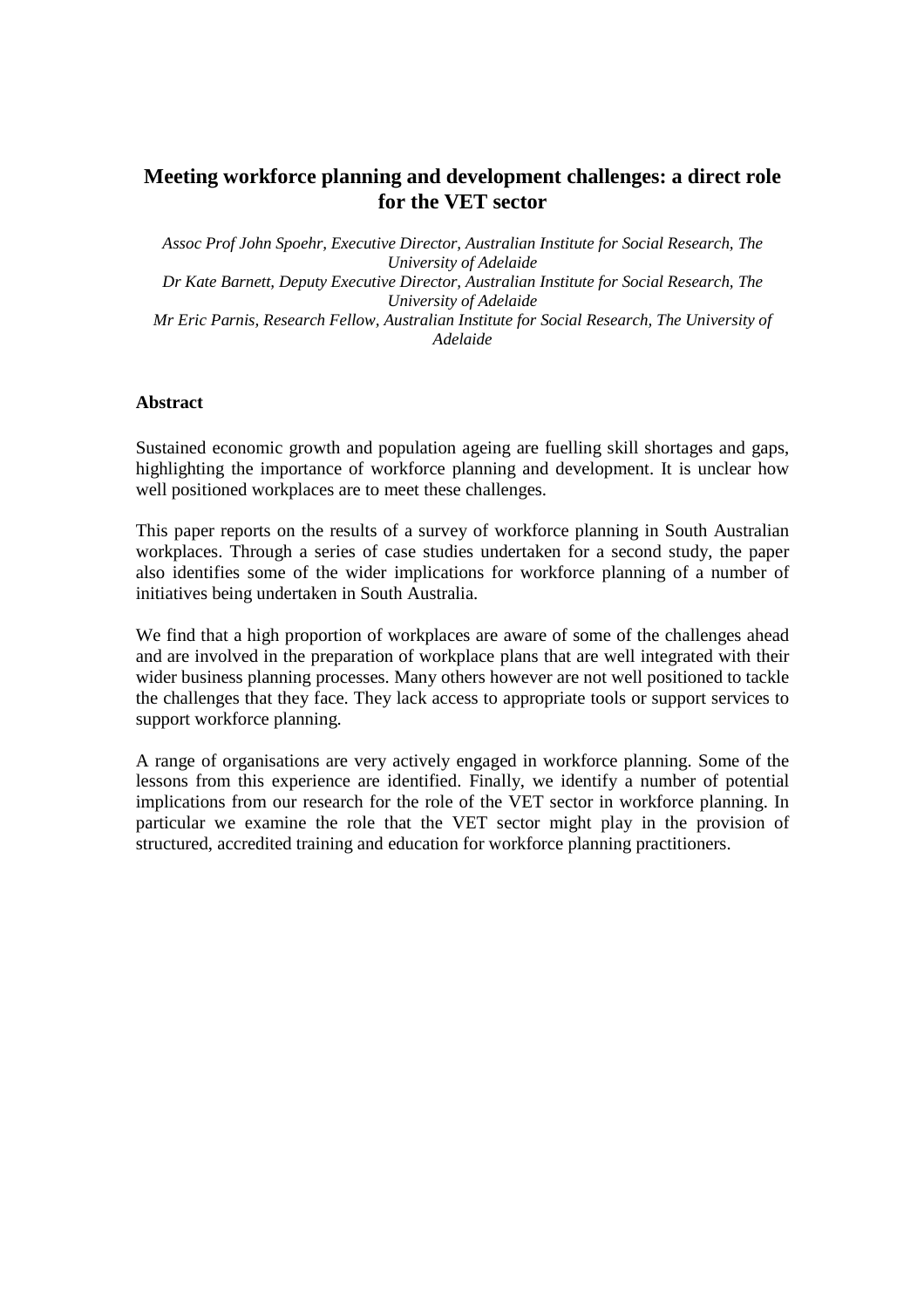# **1 Introduction**

Sustained economic growth and population ageing are fuelling skill shortages and gaps, highlighting the importance of workforce planning and development. It is unclear how well positioned workplaces are to meet these challenges. This paper reports on the results of a survey of workforce planning in South Australian workplaces. Through a series of case studies undertaken as part of a second study, the paper also identifies some of the wider implications for workforce planning of a number of initiatives being undertaken in South Australia.

Before examining the results of the survey and case studies we briefly situate workforce planning in the wider context of the concept of workforce development. The concept of *workforce development* can be viewed as comprising a number of interrelated elements:

- $\Rightarrow$  planning the size and composition of the workforce;
- $\Rightarrow$  educating and skilling the workforce; and
- $\Rightarrow$  retaining and managing the workforce.

Workforce planning and development can occur at various levels, from individual organisations to industry sectors, and from local, to regional, to state and national levels.'Workforce development' has been described as –

*"… those activities which increase the capacity of individuals to participate effectively in the workforce throughout their whole life and which increase the capacity of firms to adopt high-performance work practices that support their employees to develop the full range of their potential skills and value"* (Schofield, 2003:3)

As a strategy, workforce planning involves identifying the factors that shape the **demand**  for a particular workforce as well as the **supply** of workers to meet that demand. Examples of demand-side factors include population ageing, technological change, global and local economic change and government policy development. Supply-side data document a range of characteristics, such as, demographic, educational background and qualifications, previous workforce experience, intentions for remaining with a particular employer or industry, and so on. This includes identifying workers' preferences and intentions regarding further training, retirement and conditions that support work-lifebalance. Such information plays a critical role in developing strategies designed to retain workforces, a demand that will increase in the face of increasing skill requirements and workforce ageing (see Section 1.2).

#### **1.1 Linking workforce development and economic development**

Ideally workforce planning should seek to address employer and employee needs **simultaneously,** enabling workers (or potential workers) to undertake skills training that meets identified employer and industry need.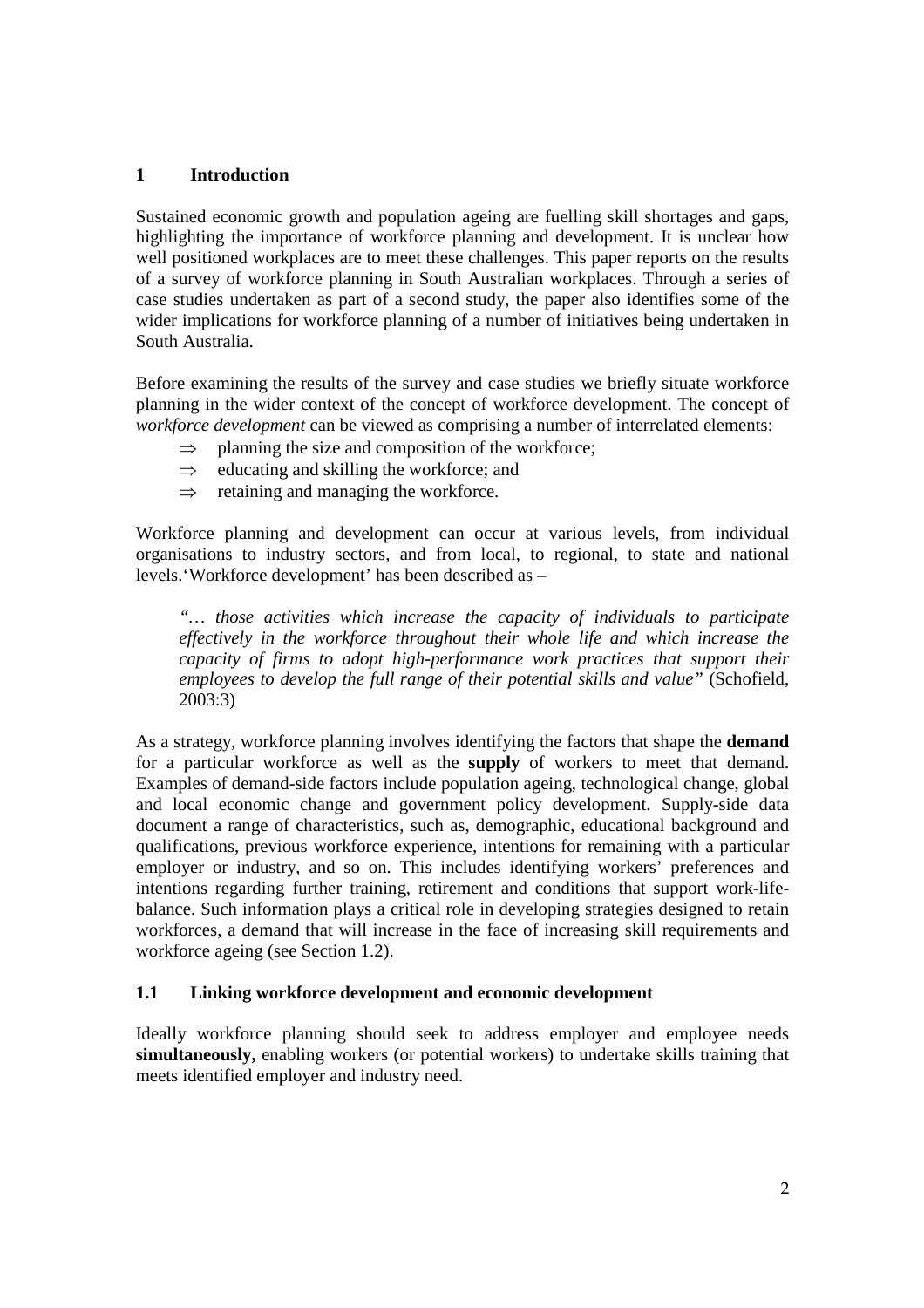The process is one of matching demand with supply, with training and education providers having a critical role to play. While this should be part of its design, it does not necessarily occur in practice. The marrying of both sets of needs is particularly relevant to addressing the skill shortages that are expected to result from the retirement of *Baby Boomer* employees. Such an approach is also relevant to engaging under-employed groups into paid employment (for example, parents delaying their return to the workforce due to the need for support in upgrading their skills and the guarantee of family-friendly work environments). It is therefore important to conceptualise its direct relationship with **economic development**.

# **1.2 The 'skills imperative' as a driver of workforce planning and development**

Employment forecasts for 2016 show a shift towards high-skill occupations (Shah  $\&$ Burke, 2006: 1). The Productivity Commission estimated that in 2000, more than half of all jobs required post-secondary qualifications, compared with less than 40% of jobs twenty years earlier (ACOSS: 2007; Productivity Commission: 2002). The Australian Industry Group has estimated that 86% of occupations now need a post school qualification (ACOSS: 2007: 3; AI Group: 2006).

The demand for skilled workers is not expected to be met easily through current supply. A shortfall of **240,000** people nationally with VET qualifications is projected in the ten years from 2006 to 2016, but not at every qualification level. Shortfalls are expected at the advanced diploma, diploma and certificate III levels, with surpluses expected at other levels. This will require adjusting both the quantity and distribution of supply, which is seen to require an average increase of 1.9% per annum in VET completions while maintaining the higher education sector's supply at a constant rate (Shah & Burke, 2006: 44).

The VET sector, particularly those providers with experience in meeting the training needs of disadvantaged people, has a significant role to play in upskilling underemployed groups and building a pathway for them to sustainable employment.In such a complex and evolving context, workforce planning becomes of critical importance (Windsor, Spoehr & Wright 2005).

#### **2 Business engagement in workforce planning**

In late 2006, the Australian Institute for Social Research with the support of the South Australian Department of Further Education, Employment, Science and Technology undertook research designed to inform our understanding of business awareness of workforce development imperatives and engagement in workforce planning and development. The study included interviews with leading workforce planning practitioners and a survey of 85 South Australian firms to assess their awareness and readiness to undertake workforce planning (Spoehr, Barnett & Parnis: 2007). The key finding are summarised below.

More than half of the firms surveyed are currently experiencing some level of difficultly in recruiting staff. Retaining staff is currently slightly easier for firms than recruiting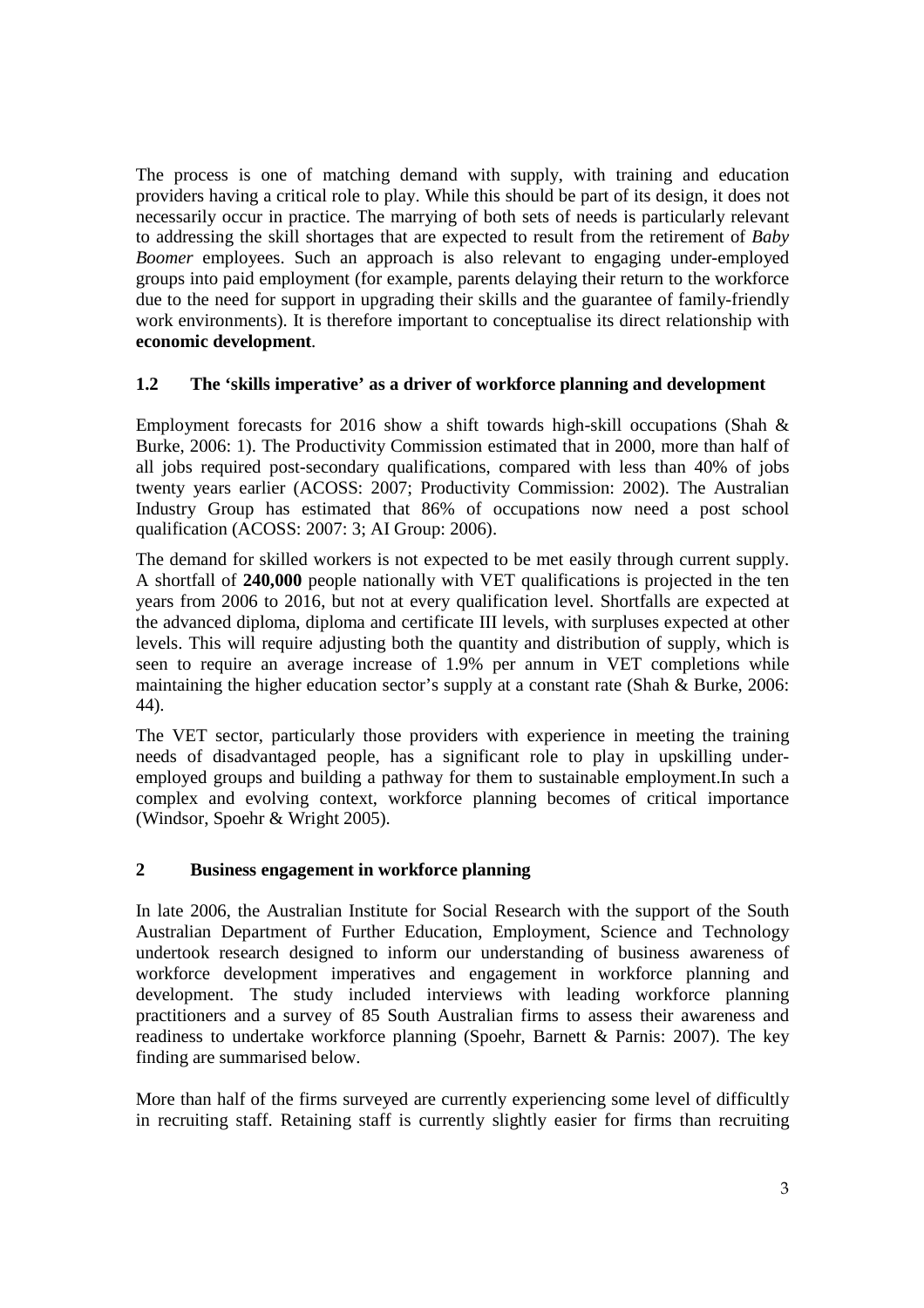staff, although one-third of firms surveyed indicated that it was difficult to retain staff. Around 55% of firms believed that recruiting staff in 5 years' time would be somewhat more difficult or very difficult. It is expected that retaining staff in 5 years' time will be somewhat easier than recruiting, although a high proportion believe it will be difficult to retain staff.

The survey identified a range of workforce issues that firms expect to deal with over the next 5 years. The major issues include the attraction of skilled workers in an environment of increasing competition for staff, and the consequent wage pressure this presents – see Figure 1.

### **Figure 1:**



#### **MAJOR WORKFORCE ISSUES IN NEXT 5 YEARS**

Firms surveyed identified a number of workforce planning activities that were currently being undertaken within their organisation, including –

- Identifying skills needed in the future;
- Learning what employees' working preferences are; and
- Succession planning. (See Figure 2)

Approximately 53% of firms surveyed stated that they have integrated workforce planning into their business plans.

Very few firms had accessed the services of a workforce planning practitioner or workforce planning software.

When firms were asked about how future skill and employment needs for the organisation are currently assessed, the main responses were: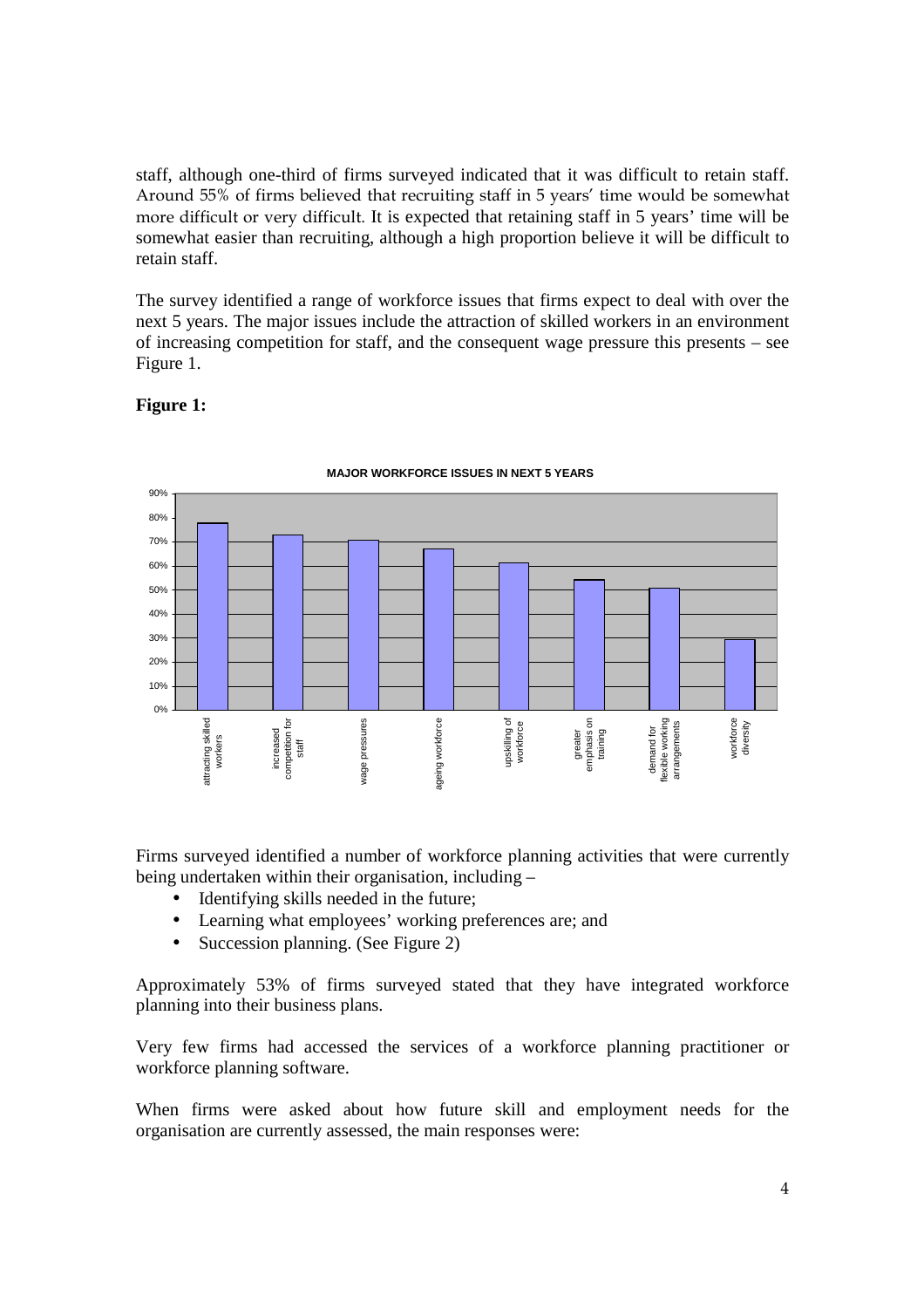Planning at the managerial level; or Through industry associations (see Figure 3).

Firms were asked what strategies they will adopt to ensure a sufficient supply of skilled workers in the next 5 years". It was evident that attraction rather than retention strategies were more commonly adopted. The major strategies identified (see Figure 4) were to, recruit and train new staff; upskill existing staff; Improve productivity; introduce new technology and increase salaries.

Surveyed firms believed that their company had reasonably good data on the profile of their workforce. See Figure 5



#### **Figure 2:**





**H O W F U T U R E E M P L O Y M E N T A N D S K IL L N E E D S F O R T H E O R G AN IS AT IO N A R E A S S E S S E D**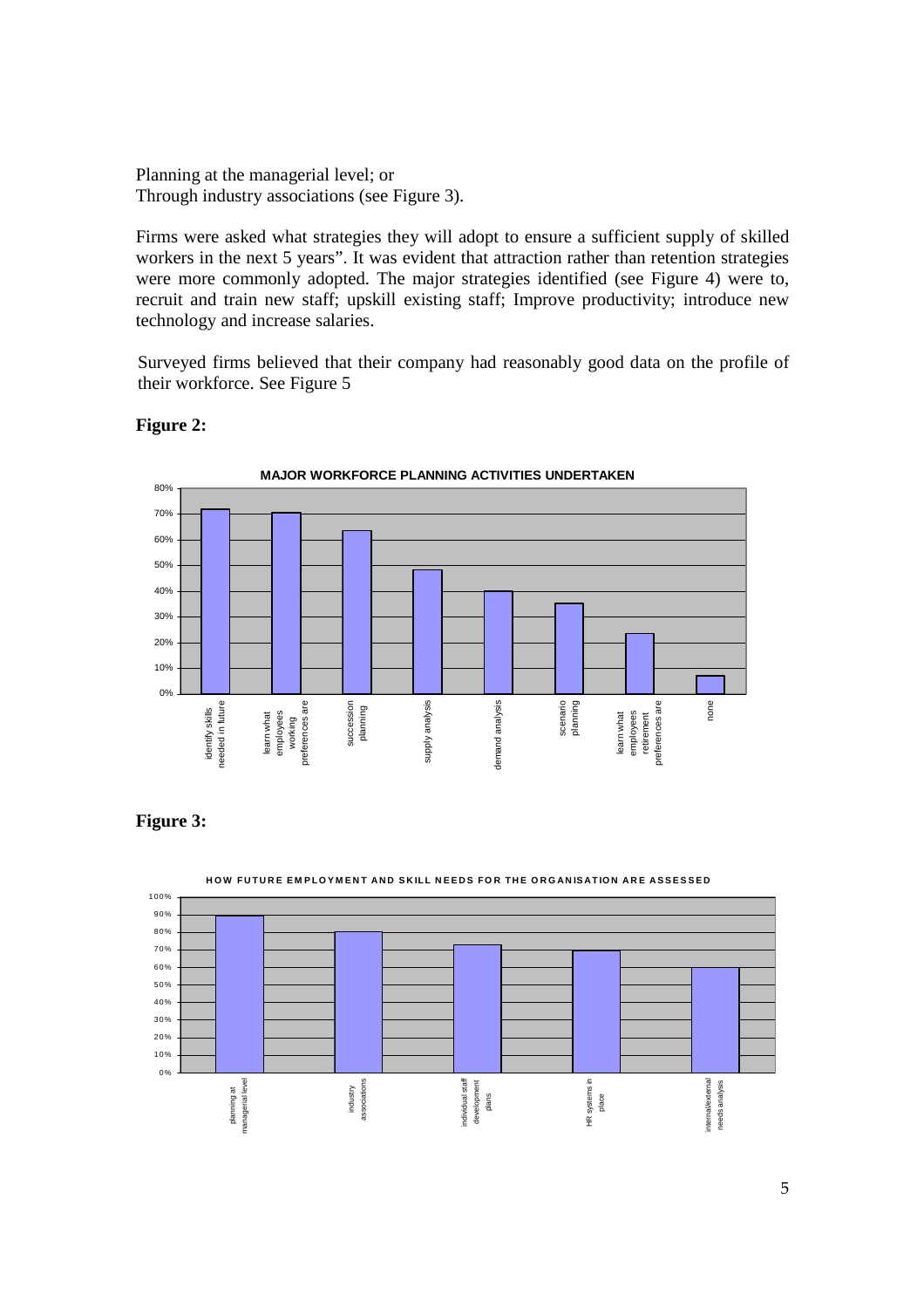









However, Figure 5 reveals that a large number of firms did not collect data on a number of variables that are important in an assessment of labour supply and demand for of variables that are important in an assessment of career mobility patterns. interest in transition to retirement; turnover rates; cultural diversity; language skills; and comprehensive workforce career mobility patterns. interest in transition to retirement; turnover rates; cultural diversity; language skills; and comprehensive workforce planning – such as retirement intentions and the level of of variables that are important in an assessment of labour supply and demand for However, Figure 5 reveals that a large number of fiplannng  $\bar{\bar{\bar{}}}$ such as retirement intentions and the level of rms did not collect data on a number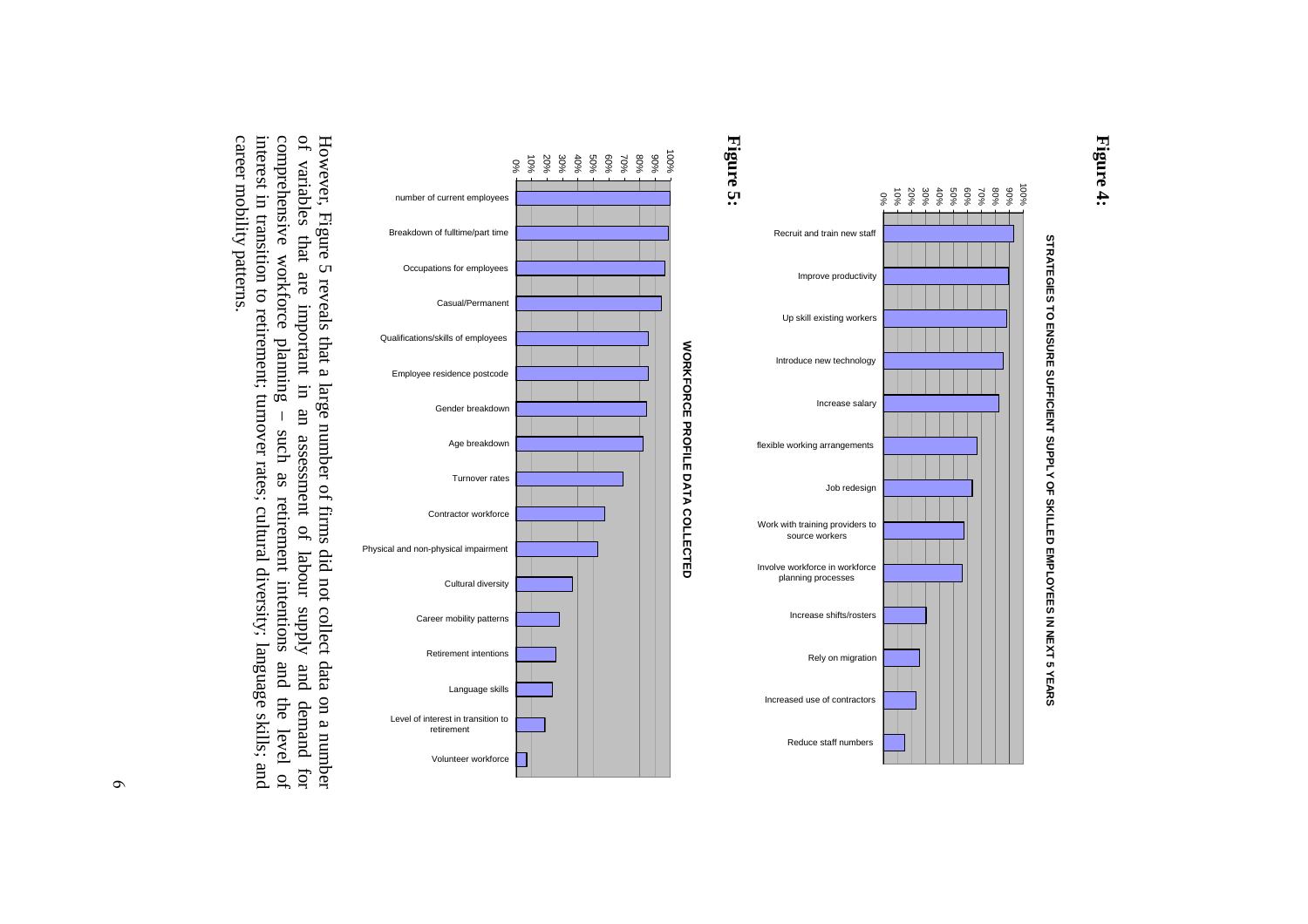#### **3 Workforce Planning Initiatives – Trends and Lessons**

While many employers are not actively engaged in workforce planning it is evident that a large number are. This section outlines key findings from eight case studies of workforce planning and initiatives in the private and public sectors. The purpose of the case studies was to identify the approaches to workforce planning being adopted, the similarities and differences between the different approaches and lessons learned. The case studies were in the following sectors: State government administration, Health and community services, Early childhood services, Wine, Transport, storage and logistics and Local government.

All of the case studies involved the formulation of workforce planning and development strategies in response to demographic change and changing skill requirements, but each had a different focus and took a different approach to addressing those challenges. However, they have faced many shared challenges from which a number of lessons have emerged, and these are discussed below.

The eight case studies reveal the use of a range of methodologies to achieve a number of common objectives. These include the identification of workforce issues or challenges facing the sector or organisation, an attempt to determine the capability of the existing workforce, an analysis of workforce supply and projected demand, and the design or implementation of a plan or strategy. While this pattern suggests a linear pathway, the usual approach has been cyclical with ongoing research and feedback loops. It is apparent in most of the case studies that the development of a workforce plan has followed a linear route while broader workforce development is associated with the weaving of different components that continue to evolve over time.

Central to all of the case studies has been the design of strategies to engage all levels of the workforce in order to capture accurate information from them and to ensure the implementation of workforce plans and workforce development initiatives. The design of methodologies that support the linking of workforce development with business development was a common theme across the projects. Another feature of methodologies has been the development of workforce planning and development tools that support the process. The lessons about workforce planning and development that emerge from these case studies are transferable across industries, sectors and organisations. Each of these lessons can also be regarded as critical success factors.

#### **Lesson 1: It is important to link workforce planning and development into core business planning and reporting cycles.**

Several of the case studies sought sustainable workforce development outcomes by integrating workforce planning methods and practice into normal business planning cycles. Some also found that it is also important to demonstrate the value of workforce planning and development for achieving business goals. For example, one government agency integrated workforce planning methods into normal business planning cycles by designing a process that required individual Divisions to incorporate specific workforce planning interventions into business plans, and to report on these within overall planning cycles. Key Performance Indicators were developed to monitor progress for each component of the agency's Workforce Plan. In another case study, executive and senior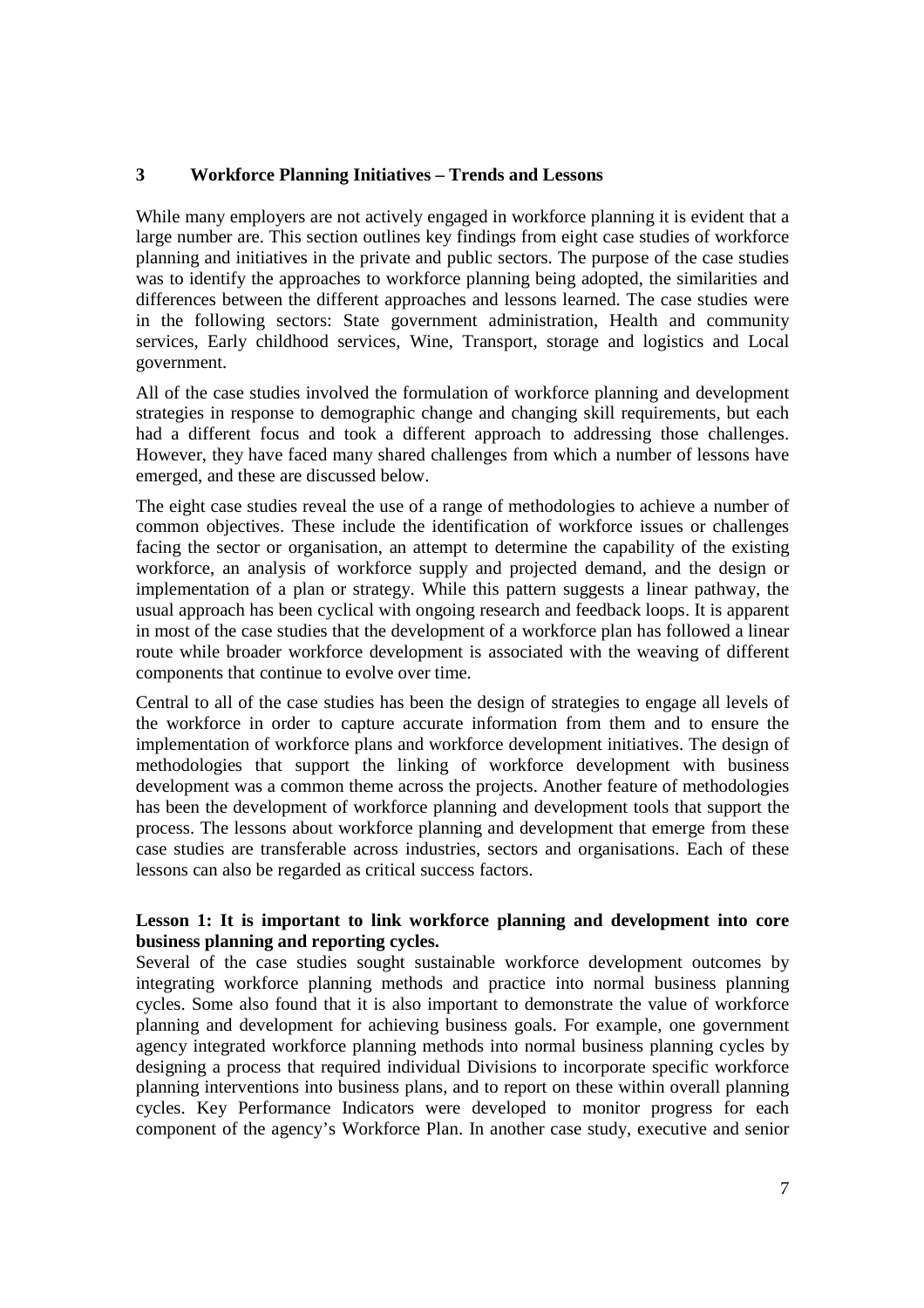management were required to present a business case for undertaking a Workforce Planning Project that included a risk assessment associated with not undertaking workforce planning.

### **Lesson 2**: **Good practice in workforce planning and development identifies the needs of employers and employees, and generates strategies that simultaneously meet the needs of both.**

The case studies highlighted the importance of workforce development in building 'learning organisations' in order to meet change-based challenges while simultaneously enabling employees to build their skills and qualifications. This included the development of individual training and career plans designed to meet both employee and employer needs as part of an overall learning strategy. Case study examples included organisationbased workforce planning and development that was designed to promote a commitment to lifelong learning and to enabling ongoing work-related learning – for example, by supporting Communities of Practice and similar structures.

### **Lesson 3: Partnerships play a key role in effective workforce planning and development**.

Many of the issues addressed through workforce planning are complex and require multiple interventions, a range of skills and networks of influence. Consequently, there are usually a number of different stakeholders involved in the workforce planning and development process and the case studies demonstrated the importance of their different roles and responsibilities being clearly defined, and processes established to enable a collaborative approach. Buchanan (2006) and other researchers are clear in finding that successful workforce development pilot programs have invariably involved collaboration between a wide range of stakeholders including industry associations, enterprise and workplace managers, VET providers, industry skills councils and education authorities.

#### **Lesson 4: Over-arching frameworks can provide a critical mechanism for unifying diverse components of a workforce plan while supporting individual applications of that plan.**

It is important that workforce plans and development strategies are sufficiently specific to enable their implementation within organisations, yet sufficiently broad in scope to capture wider contextual issues. Achieving this balance is a major challenge in effective workforce planning and development. As a group the case studies provided the opportunity to document workforce planning and development applied to different levels of intervention, for example –

- $\Rightarrow$  Organisation-specific with multiple units and levels within each.
- $\Rightarrow$  Industry-specific but with multiple organisations.
- $\Rightarrow$  Government cross-portfolio.

Workforce planning and development strategies involving more than one agency or involving large size organisations were found to benefit from being structured by overarching frameworks that unified in terms of setting directions but also allowed for individualised planning. In one case study, these were embodied in a framework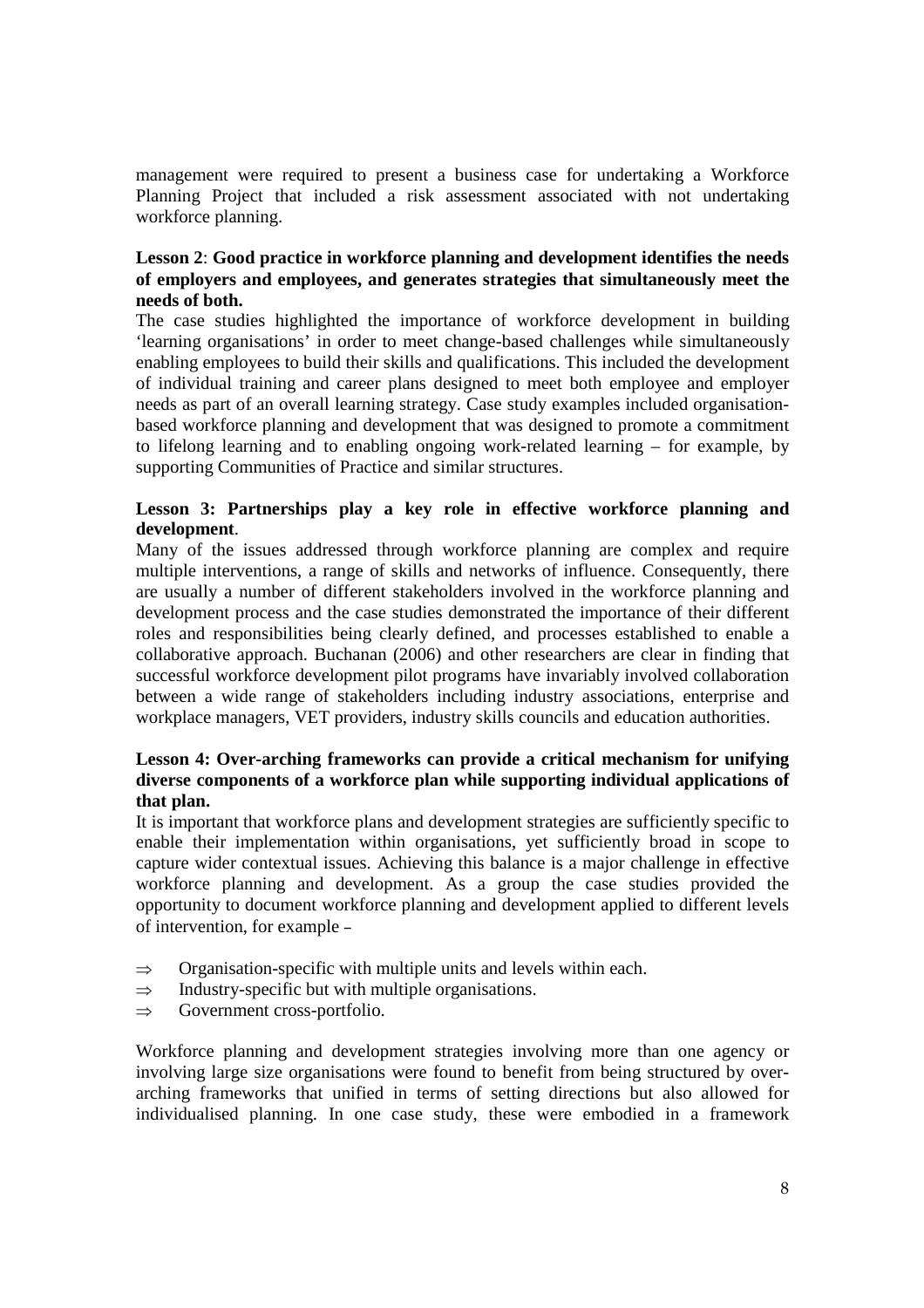template, expressed in matrix form, with a vertical dimension providing consistency across the levels involved (agency, sector and industry) and a horizontal dimension categorising specific action. The workforce planning template was also found to have provided a tool for workforce engagement in the planning and development process.

#### **Lesson 5: Good practice in workforce planning and development draws on a range of learnings and methods.**

The case studies presented have used a variety of workforce planning approaches that include targeted literature reviews, forecasting methodologies, review of demographic data, analysis of demand factors – immediate to both the work setting as well as broader social, economic, cultural and environmental influences.

#### **Lesson 6: A whole-of-life approach to workforce development and employment represents good practice in addressing the challenges arising from ageing workforces and projected skill gaps.**

Attracting and retaining a skilled workforce, and good practice in building workplace environments, are facilitated by flexible working conditions that enable work-life balance across the different life phases, and during the transitions from one phase to another (for example, from pre-retirement to complete retirement). The case studies' workforce planning content has been geared to addressing workforce challenges through a whole-oflife approach to employment and workforce development.

### **Lesson 7: Workforce planning and development practitioners play a critical role by sharing their expertise and transferring learning.**

The knowledge and skills required for effective workforce planning and development cannot be assumed. Expert workforce planning and development practitioners were found to have played a key role, with the most sustainable impact being achieved when their methodology was designed to transfer expertise to the organisations involved. This transfer was targeted to management, in particular, those with responsibility for implementing a workforce plan and for interpreting findings from its data gathering component.

### **Lesson 8: Good practice in workforce planning and development involves engagement of the workforce in the process, particularly in relation to data gathering and developing action or implementation plans following data analysis.**

Workforce planning requires participation of all workforce members, both in obtaining accurate and complete workforce profile and other supply data, and in implementing the final plan. Specific engagement strategies were features of the methodologies employed in all eight case studies, one of which involved identifying people in the workforce to act as 'messengers' or 'champions'. Their role included encouraging other workforce members to participate in the data collection and planning processes and acting as a liaison point between those driving the process and the rest of the workforce. Several case studies demonstrated how the implementation of the final Workforce Plan can be structured to further the engagement process (for example, through workshops that enable the workforce to develop an implementation plan and process).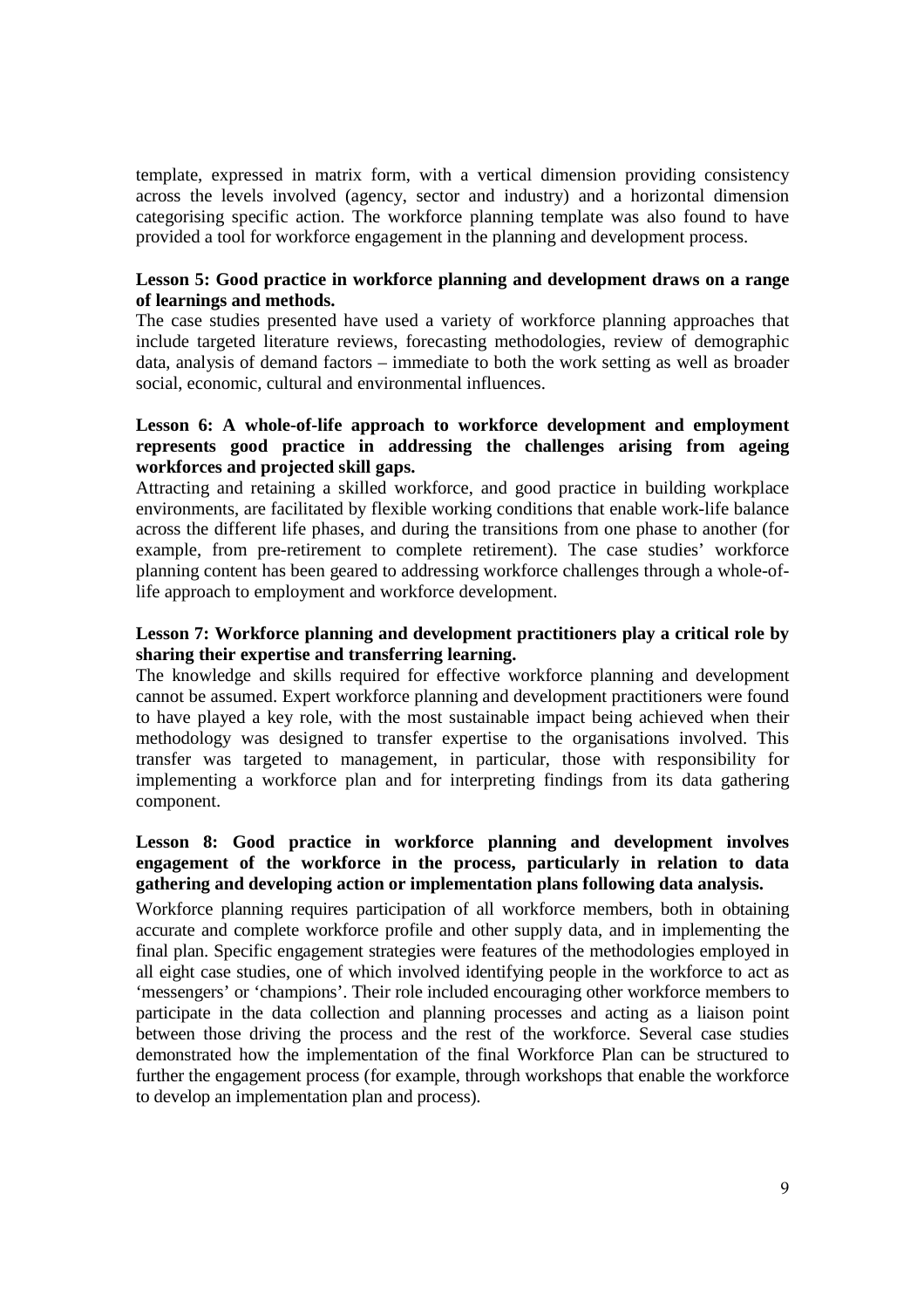#### **3 Conclusions** *-* **Responding to the challenges – a role for the VET sector as a partner in strategic workforce planning and development alliances**

There are two broad implications for the VET sector arising from this review of workforce development and planning imperatives facing businesses.

- 1. VET is a key player in building the bridge between workforce planning and development and economic development. The challenges that drive today's workforce planning and development issues, particularly those relating to addressing skill shortages and the needs of a knowledge based economy, highlight VET's role as a learning and training provider. This includes the tailoring of programs to meet the needs of under-employed groups, and those of older workforce members as part of workforce attraction and retention strategies.
- 2. In addition, workforce planning and development is a field of knowledge that has developed without front-end or accredited training programs. Workforce planning practitioners are leading the development of workshops and short courses that involve a transfer of their skills and knowledge to employers, but this is occurring in an *ad hoc* manner, and there is a role to be played by the VET and higher education sectors, working in partnership with practitioners, to address this significant gap in structured, accredited training and education.